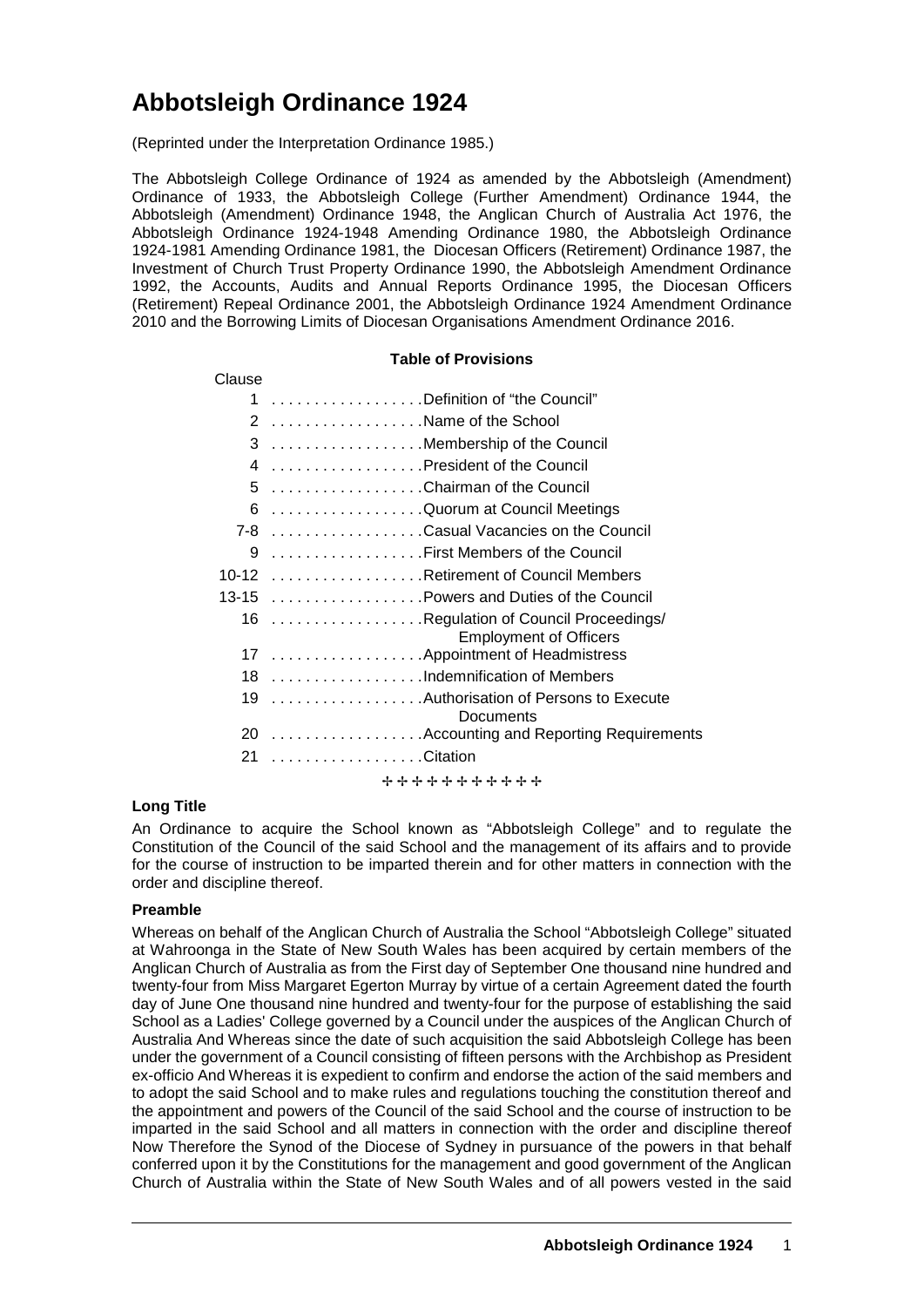Synod by the "Anglican Church of Australia Trust Property Act 1917" Ordains and Rules as follows: –

# **Definition of "the Council"**

1. In this ordinance, the term "the Council" means The Council of Abbotsleigh a body corporate constituted by the Anglican Church of Australia (Bodies Corporate) Act 1938.

#### **Name of the School**

2. The Council shall govern the school known as and named "Abbotsleigh".

#### **Membership of the Council**

3. The members of the Council shall (subject to clause 10) be the Archbishop of Sydney for the time being and fourteen (14) other persons of whom nine (9) persons, namely, two (2) clergymen, four (4) laymen and three (3) laywomen shall be appointed by the Synod and three (3) women shall be appointed by the Abbotsleigh Old Girls' Union from amongst its members so long as the Union exists and consists of not less than forty (40) financial members and two (2) persons shall be appointed by the other members of the Council provided always that in the absence from the State or the incapacity of the Archbishop or during the vacancy of the See the Administrator of the Diocese shall be deemed to be an ex-officio member of the Council.

The two persons to be elected by the other members of the Council shall be elected as follows –

- (a) The Chairman shall give not less than 14 days' notice in writing to each member of the date for the closing of nominations.
- (b) On or before the date for the closing of nominations, each member may, by writing addressed to the Chairman, nominate not more than 2 persons for election. A nomination –
	- (i) shall include the name, age, address and occupation of the nominee and such other matter as the Chairman may deem appropriate or as the Council may from time to time determine, and
	- (ii) shall state that the nominee consents to serve, if elected, for a term of 4 years or such lesser term as may be determined in accordance with this ordinance.
- (c) As soon as practicable after the date for the closing of nominations, the Chairman shall give not less than 14 days' notice in writing to each member of the date of a special or ordinary meeting of the Council at which the election shall be held. The notice shall include the matter referred to in paragraph (b)(I) in relation to each nominee.
- (d) The members present at the special or ordinary meeting of the Council of which notice has been given under paragraph (c) may, before the election, resolve, by simple majority, that any one or more of the nominees shall be excluded from the election.
- (e) If, after the exclusion of any nominees pursuant to paragraph (d), the number of nominees does not exceed the number of vacancies, the Chairman shall declare those nominees duly elected.
- (f) If, after the exclusion of any nominees pursuant to paragraph (d), the number of nominees exceeds the number of vacancies, a vote shall be taken by secret ballot.
- (g) On the taking of a vote  $-$ 
	- (i) where there is one vacancy to be filled  $-$ 
		- (a) the Chairman shall declare the nominee with the greater or greatest number of votes to have been elected; or
		- (b) where 2 or more nominees receive an equal number of votes, any nominees receiving a lesser number of votes shall be eliminated, a further vote shall be taken in respect of the remaining nominees and the remaining nominee who obtains the greatest or greater number of votes as a consequence of that further vote shall be declared by the Chairman to have been elected.

If all nominees or 2 or more remaining nominees receive an equal number of votes, the nominee to be elected shall be determined by the Chairman.

(ii) where there is more than one vacancy to be filled –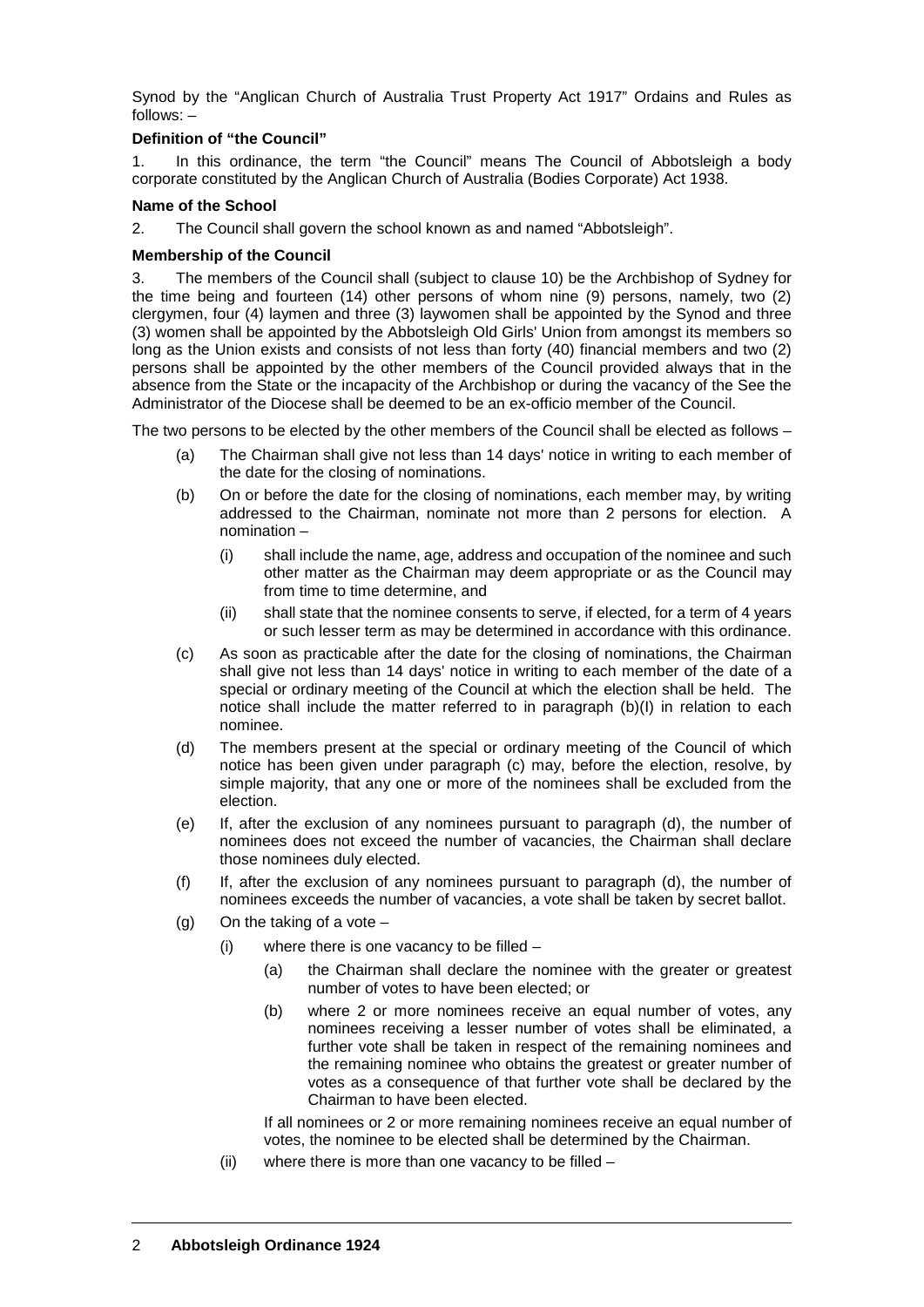- (a) the Chairman shall declare the nominees who have each received a higher number of votes than the number of nominees by which the number of vacancies is exceeded to have been elected;
- (b) where a greater number of nominees than the number of vacancies to be filled receive an equal number of votes, any nominees receiving a lesser number of votes shall be eliminated and a further vote taken in respect of the remaining nominees; or
- (c) where 2 or more nominees receive an equal number of votes for the last vacancy to be filled, a further vote shall be taken in respect of those nominees and the nominee who obtains the greatest or greater number of votes as a consequence of that further vote shall be declared by the Chairman to have been elected.

If all nominees or a number of nominees greater than the number of vacancies or remaining vacancies receive an equal number of votes, the nominees to be elected shall be determined by the Chairman.

# **President of the Council**

4. The Archbishop of Sydney for the time being shall be the President of the Council.

# **Chairman of the Council**

5. A Chairman may be elected by the Council from amongst its members who shall in the absence of the President preside at all meetings of the Council and in the absence of the President and of the Chairman the members present shall from amongst their number elect a Chairman of the day. The Chairman shall have a deliberative vote only.

# **Quorum at Council Meetings**

6. At meetings of the Council five members shall form a quorum.

# **Casual Vacancies on the Council**

- 7. (1) A member of the Council ceases to be a member of the Council if the member
	- (a) dies;
	- (b) resigns by written notice given to the Secretary of the Council or, in the case of a person appointed by the Synod, given to the Diocesan Secretary;
	- (c) becomes bankrupt or makes an arrangement or composition with his creditors generally;
	- (d) becomes of unsound mind or a person whose person or estate is liable to be dealt with in any way under the law relating to mental health; or
	- (e) ceases to hold any qualification for office.
	- (2) A member of the Council also ceases to be a member of the Council if
		- (a) in the case of a member appointed by the Synod the Synod or the Standing Committee of the Synod, by resolution, declares that the office of that member shall become vacant;
		- (b) in the case of a member appointed by the Abbotsleigh Old Girls' Union if two-thirds of the Committee of that Union, by resolution, declares that the office of that member shall become vacant; and
		- (c) in the case of a member appointed by the Council, if three-fourths of the members of the Council, by resolution, declare that the office of that member shall become vacant.

(3) A member of the Council also ceases to be a member upon the twelfth anniversary of his/her first appointment to the Council provided that if a member of the Council is the Chairman or has been elected to become the Chairman of the Council on the twelfth anniversary of his/her first appointment to the Council as a member he/she may remain a member of the Council while serving as Chairman or Chairman elect of the Council up to a maximum of fifteen years from the date of his/her first appointment as a member of the Council.

Subclause (3) shall not apply to those who are members of the Council on 1 December 1992. However, their membership ceases at the time when they would otherwise be eligible for reappointment next after the twelfth anniversary of their first appointment to the Council provided that if such a member of the Council is the Chairman of the Council on the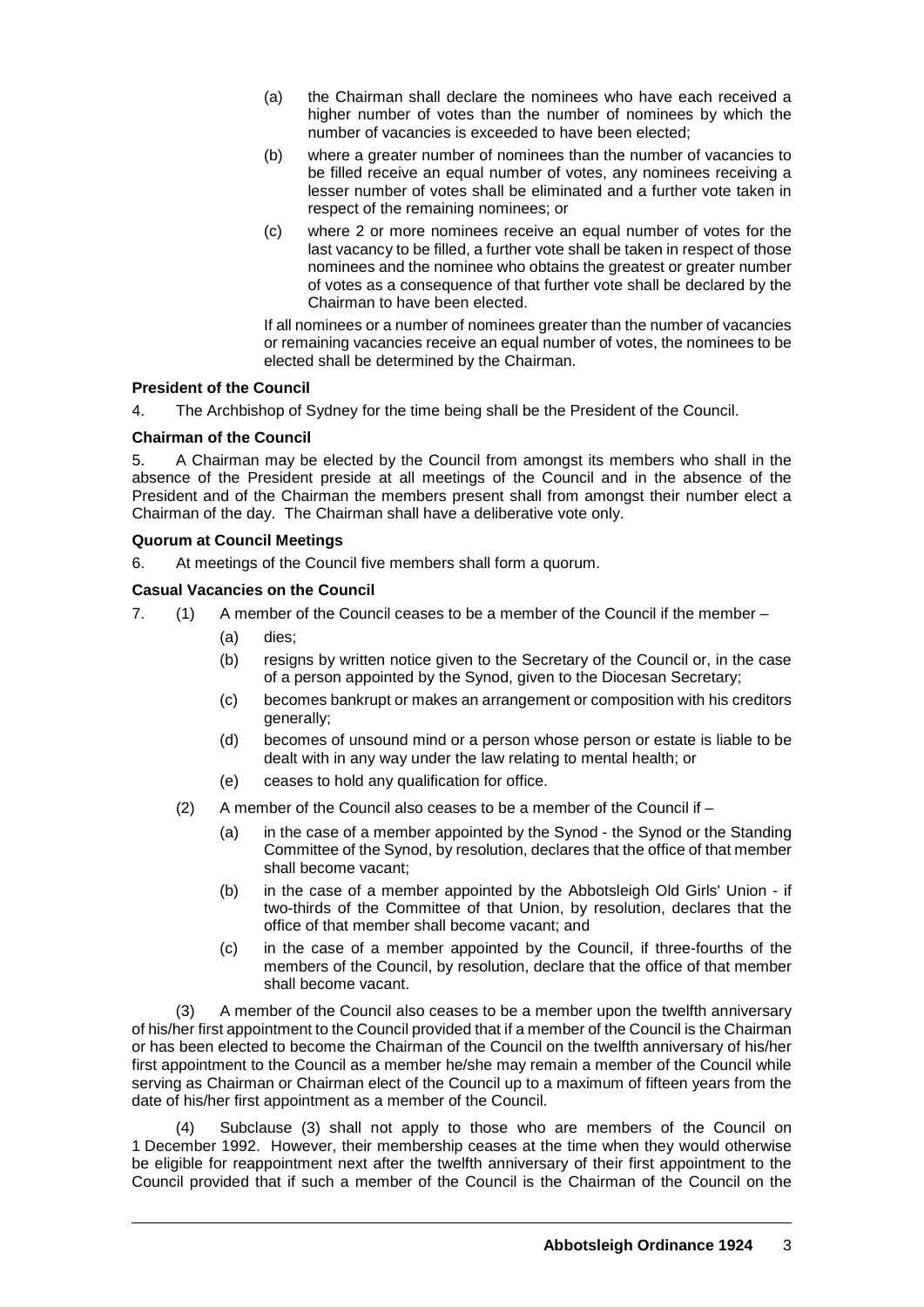twelfth anniversary of his/her first appointment to the Council as a member he/she may remain a member of the Council while serving as Chairman of the Council up to a maximum of fifteen years from the date of his/her first appointment as a member of the Council.

8. (1) Subject to subclause (2) upon a person ceasing to be a member of the Council, the body which last appointed that person to be a member of the Council may fill the vacancy caused thereby. The person so appointed shall remain in office for the remainder of the term of office of the person whose place he has taken and shall be eligible for re-appointment.

Until the number of clergymen appointed by the Synod has been reduced to less than two, neither the Synod nor the Standing Committee shall appoint a clergyman to replace a clergyman who has ceased to be a member of the Council. Until the number of laymen appointed by the Synod has been reduced to less than four neither the Synod nor the Standing Committee shall appoint a layman to replace a layman who has ceased to be a member of the Council. Until the number of laywomen appointed by the Synod has been reduced to less than three neither the Synod nor the Standing Committee shall appoint a laywoman to replace a laywoman who has ceased to be a member of the Council. Until the number of Abbotsleigh Old Girls' Union appointees has been reduced to less than three, the Abbotsleigh Old Girls' Union shall not appoint one of its members to replace one of its members who has ceased to be a member of the Council.

(3) The Casual Vacancies Ordinance 1935 shall not apply to the Council.

# **First Members of the Council**

9. The first members other than the Archbishop were –

| The Hon. FS Boyce, K.C. M.L.C. | Dr W.H. Read               |
|--------------------------------|----------------------------|
| Mr W.M. Vindin                 | Lady David                 |
| Mr A.W. Crane                  | Miss M.E. Murray, M.A.     |
| Mr W.A. Purves, M.A.           | Mrs Martin McIllrath, M.A. |
| Mr R.H. Gordon                 | Mrs H.J. Carter            |
|                                |                            |

deemed to have been appointed by the Synod and Miss Nancy Osborne, M.A., and Miss Margaret Peden deemed to have been appointed by Abbotsleigh College Old Girls' Union.

# **Retirement of Council Members**

10. (1) The provisions of clause 3 shall not affect the Council membership of the clergymen, laymen, laywomen and Abbotsleigh Old Girls' Union appointees who are members of the Council on 1 December 1992.

If there are three clergymen on the Council on the first day of the ordinary session of the Synod held in 1993, one of them shall retire as a member of the Council.

(2A) If there are five laymen on the Council on the first day of the ordinary session of the Synod held in 1993, one or two of them (as shall reduce the number of laymen on the council to four) shall retire as members of the Council.

(2B) If there are four laywomen on the Council on the first day of the ordinary session of the Synod held in 1996, one of them shall retire as a member of the Council.

(2C) If there are four Abbotsleigh Old Girls' Union appointees on the Council on the day of the Union's Annual General Meeting in 1994, one of them shall retire as a member of the Council.

(3) At the ordinary session of the Synod in 1994 and in each fourth year after that year, four members of the Council appointed by the Synod, namely –

- (a) one clergyman;
- (b) two laymen; and
- (c) one laywoman;

shall retire from office as a member of the Council.

At the ordinary session of the Synod in 1996 and in each fourth year after that year, five members of the Council appointed by the Synod, namely –

- (a) one clergyman;
- (b) two laymen; and
- (c) two laywomen;

shall retire from office as a member of the Council.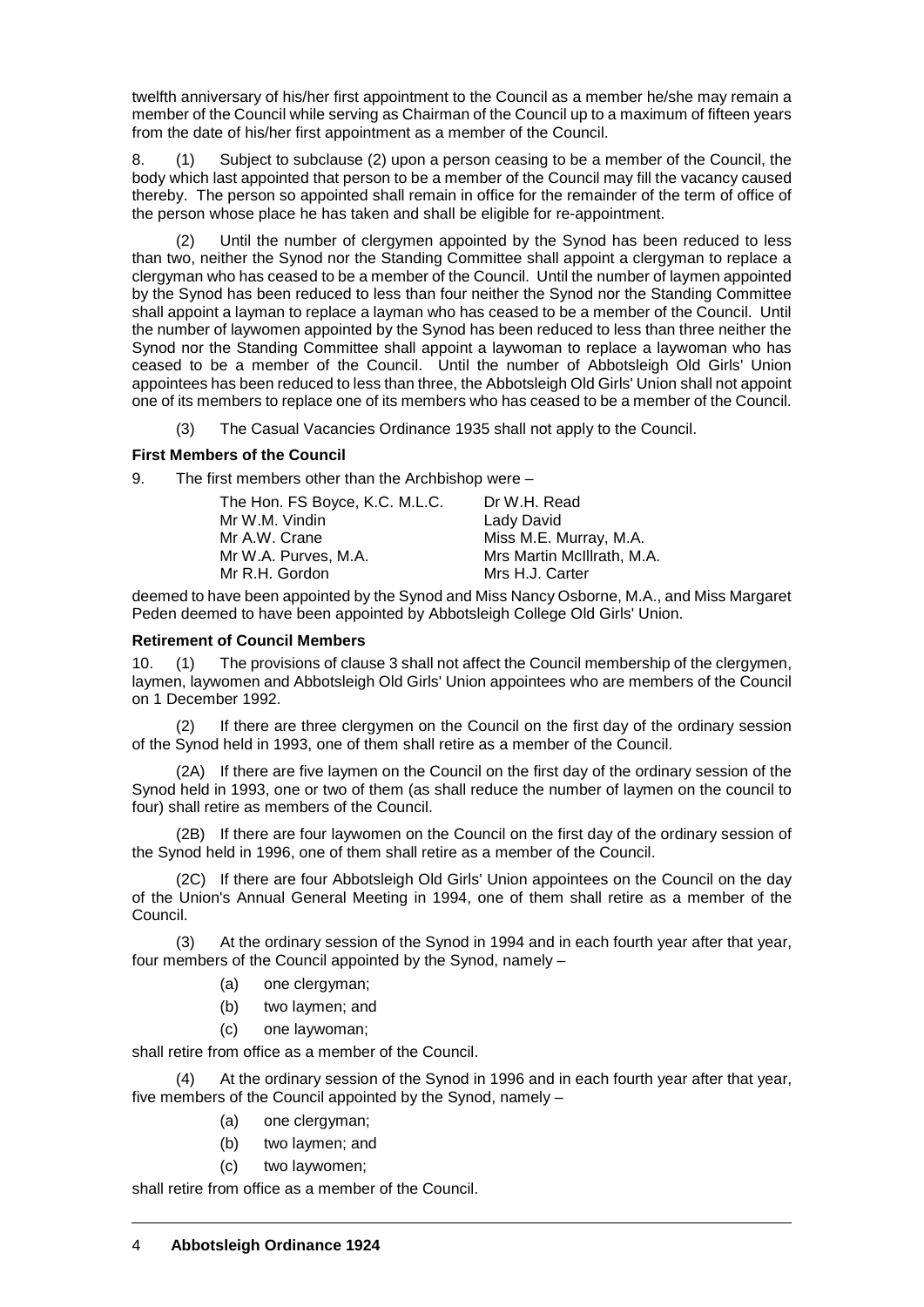(4A) The provisions of subclauses (3) and (4) shall not apply to laywomen on the Council until such time as the number of laywomen on the Council has been reduced to less than four.

(5) A person who retires pursuant to this clause shall be eligible for re-appointment.

(6) The person who retires pursuant to this clause shall be a person who has held office the longest since last being appointed provided that, where persons have held office for an equal period of time, the member or members to retire shall be determined by ballot taken amongst those members.

(7) If the Synod fails to appoint any person to fill a vacancy on the Council, the Standing Committee may appoint a person to fill that vacancy.

11. Members of the Council appointed by the Abbotsleigh Old Girls' Union shall each hold office for a period of four years. Each member so appointed shall retire from office at the end of her four year term but, subject to any rule or policy which the Abbotsleigh Old Girls' Union may adopt, shall be eligible for re-appointment.

12. Subject to clause 7 hereof, the members of the Council appointed by the other members of the Council shall hold office for a period of four years but shall be eligible for re-appointment.

#### **Powers and Duties of the Council**

13. The Council shall manage and carry on the said School and its affairs and may make such arrangements financial or otherwise for the benefit development extension and improvement of the said School and of the assets thereto belonging and the lands and premises used in conjunction therewith as the Council may from time to time think fit but subject to the provisions of this ordinance.

14. Without limiting the general powers hereinbefore conferred, the Council may invest moneys in hand from time to time in accordance with the provisions of the Investment of Church Trust Property Ordinance 1990 as amended or any such other form of investment as shall be approved by resolution of the Standing Committee at the request of the Council provided that no such approval shall be effective for a period in excess of three years and may acquire by purchase or lease premises in the management of the affairs of the said School and shall further determine the course of instruction to be imparted in the said School and all matters in connection with the order and discipline thereof and shall manage the property and finances of the School in the manner in which to it may appear expedient for the benefit of the said School. All moneys derived from the assets and the conduct of the said School after payment of all liabilities shall be applied for its benefit.

15. (1) The Council shall remain and continue to be solely responsible for all liabilities incurred by it or on its behalf.

(2) The Council and its members and each of them shall not represent to any person or persons or corporation that the Archbishop of Sydney or the Synod of the Diocese of Sydney or the Standing Committee thereof or any persons or persons or any other corporate body or corporation holding church trust property for the Anglican Church of Australia in the Diocese of Sydney or any other corporate body constituted by or pursuant to the Anglican Church of Australia (Bodies Corporate) Act 1938 shall or may meet or discharge all or any part of any liability or liabilities which have been or may or will be incurred wholly or partly by or on behalf of the Council.

(3) The Council may borrow moneys and/or charge the assets of the Council or any part or parts thereof to secure repayment thereof and interest.

(4) The Council shall not execute or deliver and shall not have power to execute or deliver any mortgage, charge, debenture, guarantee, indemnity or promissory note unless the following clause is included therein –

> "Notwithstanding anything contained herein to the contrary, each of the parties hereto acknowledge and agree that The Council of Abbotsleigh shall not be liable to any other party hereto for any amount whatsoever (whether by virtue of any express or implied obligation) beyond such amount (if any) as The Council of Abbotsleigh may be able to pay to that party in the event of The Council of Abbotsleigh being wound up provided that the provisions of this clause shall not affect the rights powers or remedies of any other party hereto under this instrument to any real or personal property over which that party may have a mortgage or charge."

and such clause is not made subject to any qualification.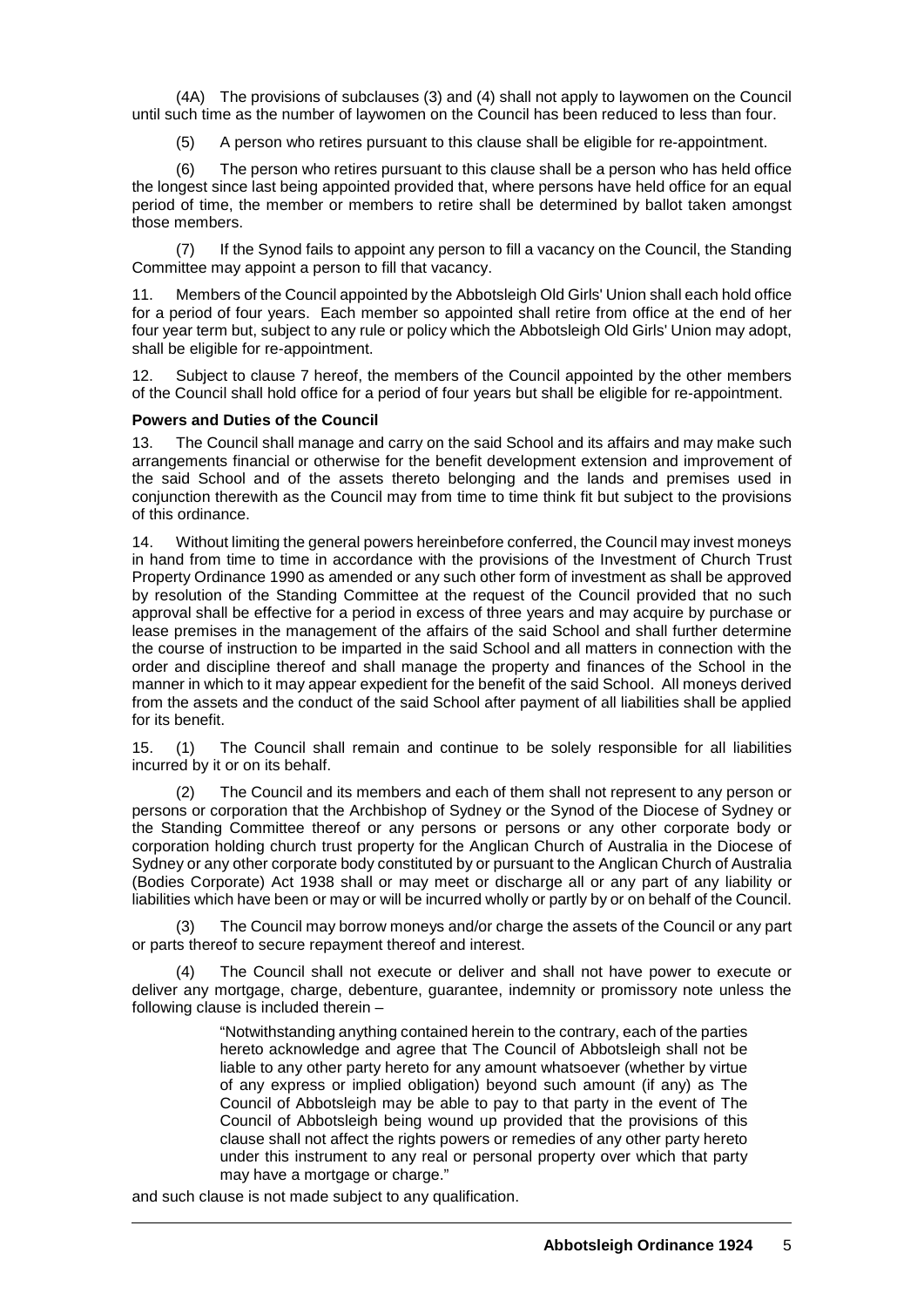(5) The Council shall not execute or deliver any bill of exchange or other negotiable instrument other than a cheque drawn on the Council's bank.

(6) Every order for goods and services or business letter involving the securing of credit or the supply of goods or services to the Council issued by or on behalf of the Council on a form printed on or after the 1st day of January 1981 shall contain the name of the Council and immediately thereafter or thereunder the words "incorporated by Act of Parliament".

# **Regulation of Council Proceedings/Employment of Officers**

16. Subject to the provisions hereof the Council may regulate its own proceedings and for that purpose shall have power to make rescind or alter regulations from time to time and may appoint and/or employ such officers as it may deem necessary.

# **Appointment of Headmistress and Teachers**

17. (1) In appointing any person to be Headmistress or other principal teacher of the school, the Council shall have due regard (in addition to the other requirements of the position) to the importance of appointing a person of Christian faith and character who is committed to furthering and is capable of furthering the cause of Christian Education in the school as a Church School.

(2) The Council may appoint a Chaplain pursuant to the terms of the School Chapels and Chaplains Ordinance 1975.

# **Indemnification of Members**

18. Every member of the Council shall be indemnified out of the property of the School for any liability properly incurred by the Council for which he may become personally liable in so far as such liability was not incurred by reason of his misconduct or wilful default.

# **Authorisation of Persons to Execute Documents**

19. The Council may in the exercise of the powers or the performance of any of the duties hereinbefore mentioned by resolution authorise any person or persons to do any act or sign or execute any document on its behalf.

#### **Accounting and Reporting Requirements**

20. The Council shall at least once in every year and also whenever a resolution shall be passed and communicated to them by the Synod of the Diocese of Sydney in that behalf report their proceedings and the progress and condition of the School to the Synod. The Council shall comply with the Accounts, Audits and Annual Reports Ordinance 1995 as amended from time to time.

# **Citation**

21. The Ordinance may be cited as the "Abbotsleigh Ordinance 1924".

# **Table of Amendments**

| Preamble  | Amended by Act No 21 of 1976.                                                   |
|-----------|---------------------------------------------------------------------------------|
| Clause 1  | Amended by Act No 21 of 1976 and by Ordinance No 4, 1980.                       |
| Clause 2  | Amended by Ordinance No 8, 1933.                                                |
| Clause 3  | Amended by Ordinances Nos 9, 1933; 4, 1980; 28, 1987; 46, 1992 and 59,<br>2001. |
| Clause 4  | Amended by Ordinance No 4, 1980.                                                |
| Clause 5  | Amended by Ordinances Nos 4, 1980 and 4, 2010.                                  |
| Clause 6  | Amended by Ordinances Nos 4, 1980; 46, 1992 and 4, 2010.                        |
| Clause 7  | New clause inserted by Ordinance No 46, 1992. Amended by Ordinance 4,<br>2010.  |
| Clause 8  | Amended by Ordinances Nos 4, 1980 and 46, 1992.                                 |
| Clause 9  | Amended by Ordinance No 4, 1980.                                                |
| Clause 10 | Amended by Ordinances Nos 4, 1980 and 46, 1992.                                 |
| Clause 11 | New clause inserted by Ordinance No 46, 1992.                                   |
| Clause 12 | Amended by Ordinance No 4, 1980.                                                |
| Clause 13 | Amended by Ordinance No 4, 1980.                                                |
| Clause 14 | Amended by Ordinances Nos 4, 1980 and 5, 1990.                                  |